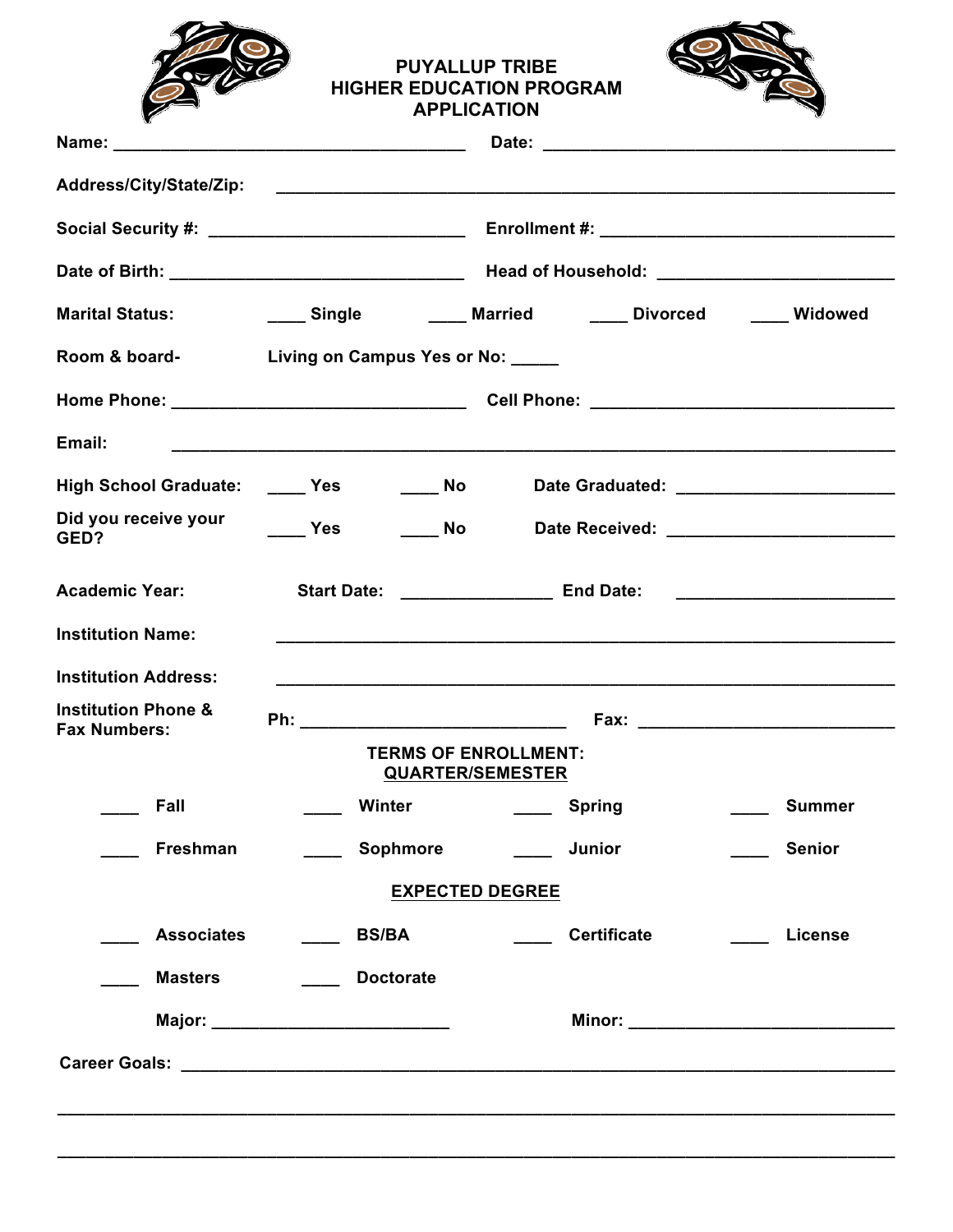#### **PUYALLUP TRIBE OF INDIANS HIGHER EDUCATION PROGRAM**

#### **CONSENT AND AGREEMENT CONTRACT**

I consent to allow the Higher Education Program and the Puyallup Tribe of Indians to request and obtain information from the institution listed on this form for the purpose of clarifying the level of benefits under the Higher Education Program. The authorization includes, but is not limited to: (1) grades, report, transcripts (unofficial), progress reports; (2) attendance figures; (3) financial aid transcripts and budget summaries; (4) personal reports regarding program participation and requirements, (5) class registration.

I acknowledge that **I am required to apply for financial aid** assistance and agree to provide the Higher Education Program with a **copy** of the action taken on my grant application (either an acceptance or denial letter).

I acknowledge and agree that all Educational Funds granted to me by the FAFSA or the Higher Education Program will be use for tuition, books, and supplies only. Any funds not used for this purpose including refunds for withdrawal or being dropped from any class will be returned to the Higher Education Program.

#### **ALL INFORMATION AND ALL FUNDS NOT USED FOR TUITION, BOOKS, AND SUPPLIES ARE TO BE RELEASED AND/OR RETURNED TO:**

#### **HIGHER EDUCATION PROGRAM 3009 East Portland Ave Tacoma, WA 98404**

*I understand that by refusing to sign this form shall result in an automatic rejection of my eligibility approval.*

**\_\_\_\_\_\_\_\_\_\_\_\_\_\_\_\_\_\_\_\_\_\_\_\_\_\_\_\_\_\_\_\_\_\_ \_\_\_\_\_\_\_\_\_\_\_\_\_\_\_\_\_\_\_\_\_\_\_\_\_\_\_\_\_\_\_\_\_\_**

**\_\_\_\_\_\_\_\_\_\_\_\_\_\_\_\_\_\_\_\_\_\_\_\_\_\_\_\_\_\_\_\_\_\_ \_\_\_\_\_\_\_\_\_\_\_\_\_\_\_\_\_\_\_\_\_\_\_\_\_\_\_\_\_\_\_\_\_\_**

**\_\_\_\_\_\_\_\_\_\_\_\_\_\_\_\_\_\_\_\_\_\_\_\_\_\_\_\_\_\_\_\_\_\_ \_\_\_\_\_\_\_\_\_\_\_\_\_\_\_\_\_\_\_\_\_\_\_\_\_\_\_\_\_\_\_\_\_\_**

STUDENTS NAME (PLEASE PRINT) NAME OF SCHOOL

**\_\_\_\_\_\_\_\_\_\_\_\_\_\_\_\_\_\_\_\_\_\_\_\_\_\_\_\_\_\_\_\_\_\_ \_\_\_\_\_\_\_\_\_\_\_\_\_\_\_\_\_\_\_\_\_\_\_\_\_\_\_\_\_\_\_\_\_\_** STUDENTS ADDRESS STUDENTS AND SCHOOL ADDRESS

**\_\_\_\_\_\_\_\_\_\_\_\_\_\_\_\_\_\_\_\_\_\_\_\_\_\_\_\_\_\_\_\_\_\_ \_\_\_\_\_\_\_\_\_\_\_\_\_\_\_\_\_\_\_\_\_\_\_\_\_\_\_\_\_\_\_\_\_\_** STUDENTS CITY/STATE/ZIP CODE SCHOOL CITY/STATE/ZIP CODE

STUDENTS PHONE NUMBER SCHOOL PHONE NUMBER

STUDENTS SIGNATURE SCHOOL FAX NUMBER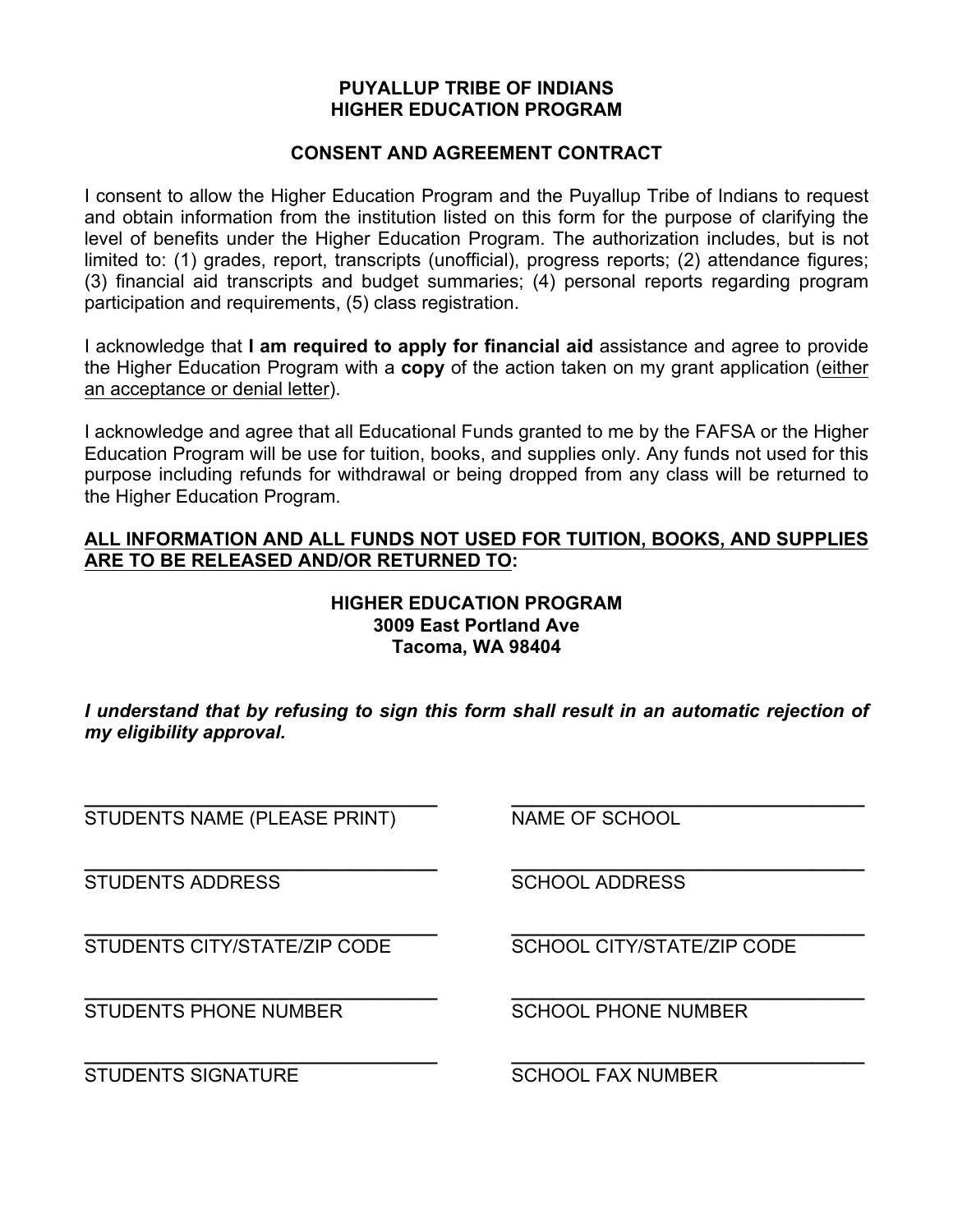#### **PUYALLUP TRIBE OF INDIANS HIGHER EDUCATION PROGRAM**

#### **PURCHASING BOOKS AND SUPPLIES AGREEMENT**

**All purchases must be done with your educational institution's bookstore.** Our office will set up an account for you with your institution's bookstore for ONLY the necessary books and supplies. If you cannot get the needed books/supplies at the school's bookstore and purchase them yourself. You must get approval from the Higher Education Program before you can purchase supplies. **You must have a receipt showing the required purchases and how they were paid. Note:**

#### **REIMBURSEMENTS:**

When you are expecting reimbursement, please allow the office at least 2 (two) weeks to process. **You must have receipts and proof of payment.**

The Higher Education Program is designed to assist Tribal Members with tuition and required books and supply costs only. (No miscellaneous items such as clothing, food, etc.).

The Higher Education Office sets up an account with the institution you are attending. They will then bill our office unless otherwise notified (you must submit an **original** of the receipt to the Higher Education Department). The Higher Education Office will then process payment and pay directly to the School or Institution.

If the billing does get sent to you, the student, it is your responsibility to submit it to the office, **with itemized receipt**, ASAP unless otherwise arranged with the Higher Education Office.

## **GOOD LUCK!!!**

## **I have read and understand all the information stated on this form.**

Signature **Date** 

**\_\_\_\_\_\_\_\_\_\_\_\_\_\_\_\_\_\_\_\_\_\_\_\_\_\_\_\_\_\_\_\_\_\_ \_\_\_\_\_\_\_\_\_\_\_\_\_\_\_\_\_\_\_\_\_\_\_\_\_\_\_\_\_\_\_\_\_\_**